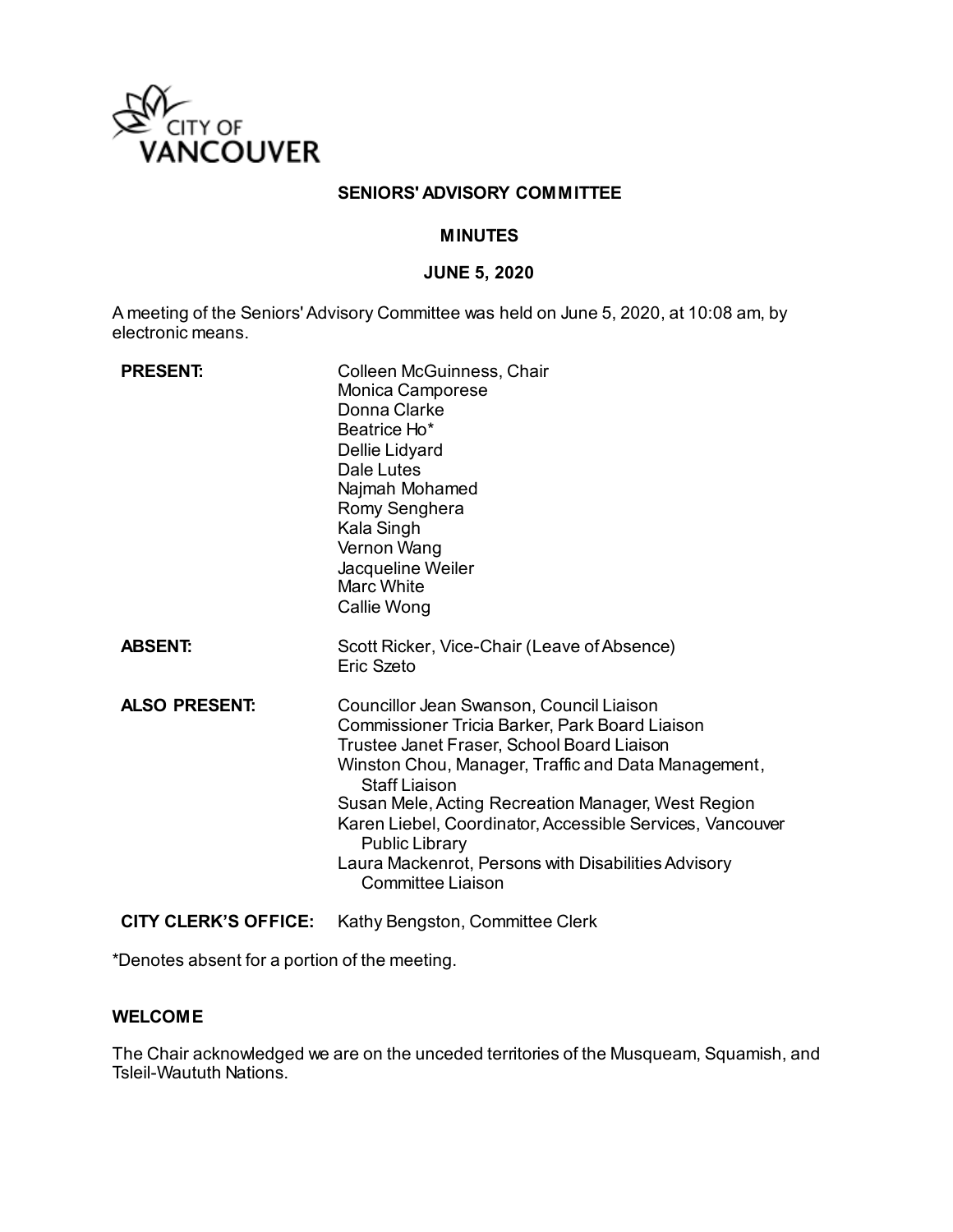### **Leave of Absence Requests**

MOVED by Beatrice Ho SECONDED by Dellie Lidyard

> THAT the Seniors' Advisory Committee approve Leave of Absence for Scott Ricker for today's meeting.

CARRIED UNANIMOUSLY

## **Approval of Minutes**

MOVED by Dale Lutes SECONDED by Beatrice Ho

> THAT the Seniors' Advisory Committee approve the Minutes from the meeting of March 6, 2020, as circulated.

CARRIED UNANIMOUSLY

## **1. Universal and Inclusive Design (Feasibility Study)**

Danica Djurkovic, Director of Facilities Planning and Development, provided opening remarks on the Universal and Inclusive Design feasibility study. Venus Vane, Project Manager, Facilities Planning, along with Aiden Callison, and Fiona Jones, Consultants, HCMA Architecture + Design, presented their completed study in support of Capital Plan project upgrades to identify and prioritize work required to renovate, upgrade, and remove barriers in 31 City-owned facilities, to improve accessibility and provide universal and inclusive design.

## **2. Mobility and Public Life Response & Recovery Initiatives**

Lisa Parker, Branch Manager, Street Activities, provided opening remarks regarding the mobility and public life response and recovery initiatives. Katherine Glowacz, Team Lead, Transportation Design Branch, and Brian Gould, Civil Engineer, Transportation Design Branch, provided a presentation on the City of Vancouver's response initiatives, and public life recovery in relation to the COVID-19 pandemic.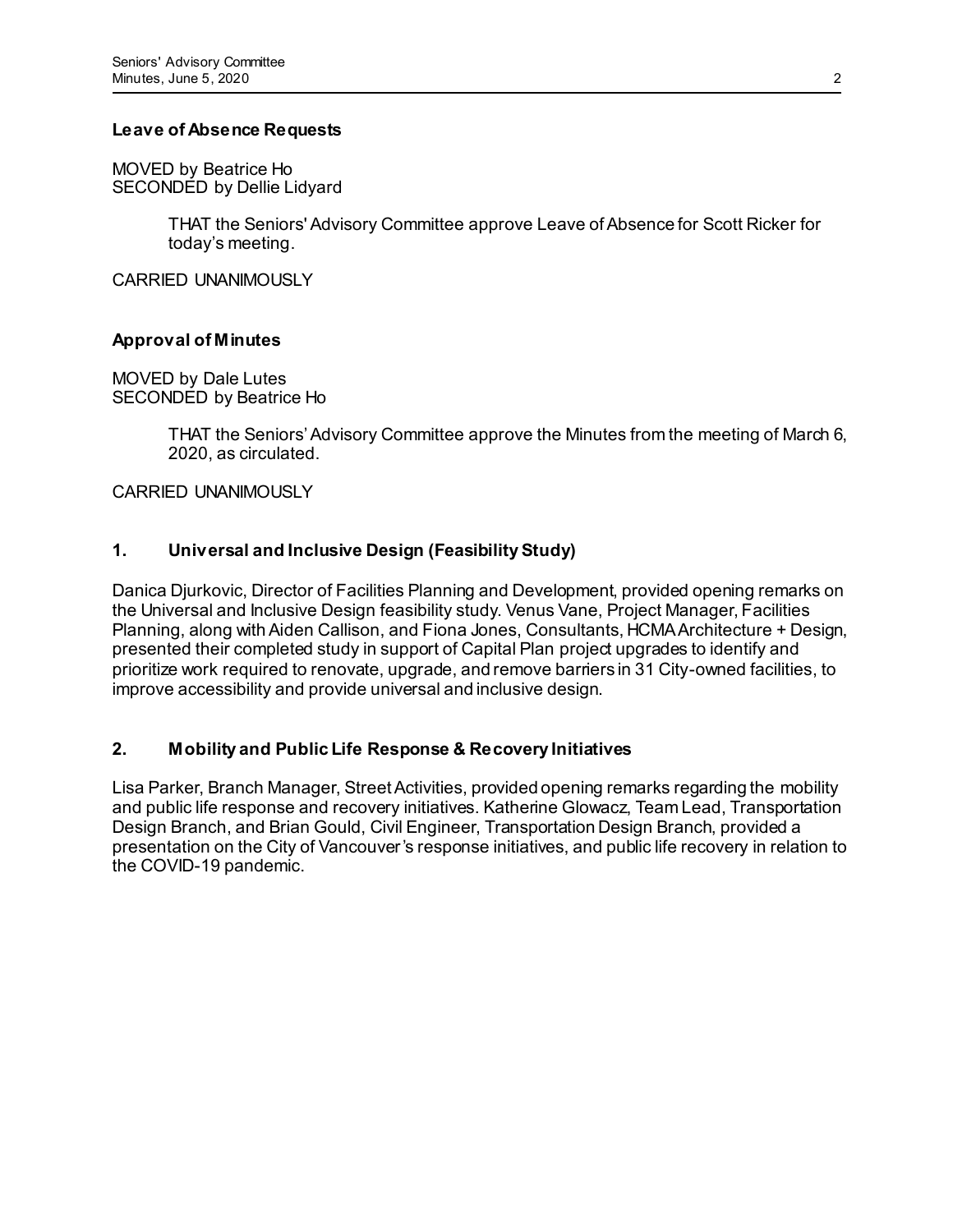## **3. Places for People: Downtown Public Space Strategy – Letter of Support**

MOVED by Dale Lutes SECONDED by Donna Clarke

> THAT The Seniors' Advisory Committee supports the staff report entitled "Places for People: Downtown Public Space Strategy", scheduled for the City Council meeting on June 9, 2020.

FURTHER THAT the Seniors' Advisory Committee provide a letter to City Staff in this regard.

CARRIED UNANIMOUSLY (Beatrice Ho absent for the vote)

### **4. Liaison Updates**

Commissioner Barker, Park Board Liaison, provided an update on the Stanley Park road closures, and noted community support for public input at the next Park Board committee meeting regarding re-opening options during the COVID-19 Pandemic.

MOVED by Callie Wong SECONDED by Romy Senghera

> THAT the Seniors' Advisory Committee request that the Park Board refer the motion entitled "Exploring Options to Reduce Motor Vehicle Traffic in Stanley Park" to a Committee meeting to allow the public to voice their comments and concerns prior to the motion being referred to staff;

FURTHER THAT the Seniors' Advisory Committee request that the Committee meeting only be scheduled for when the Park Board meetings are fully accessible to everyone;

AND FURTHER THAT the Seniors' Advisory Committee send a letter to the Park Board in regard to this request.

CARRIED UNANIMOUSLY (Beatrice Ho absent for the vote)

Councillor Swanson, Council Liaison, provided a brief update on social housing preservation, and the Seniors' Advisory Committee Housing Subcommittee advocacy.

Trustee Fraser, School Board Liaison, provided brief updates on the following:

- The COVID-19 Pandemic response;
- Students returning to school part-time;
- [Build to Learn survey completed](https://urldefense.com/v3/__https:/www.vsb.bc.ca/District/Board-of-Education/Build2Learn/Documents/sbfile/200615/Spur*20Communication*20-*20VSB*20-*20Phase*20I*20Summary*20Report*20_1.pdf__;JSUlJSUlJSUl!!G4oVokrRG-Im!9GOG9QPDvsAzStDC3pUCgEx49c31MRUJ74_xtRnOJYfSgCVTZqMSxi096bMN-2gJrf3D2FY$).

Karen Liebel, Coordinator, Accessible Services, Vancouver Public Library, provided updates on The phase 2 gradual re-opening of the central library, which includes a public computer lab, takeout orders, an increase in eBooks and audiobooks, virtual ESL conversation circles, and book clubs. Karen also noted an upcoming virtual event on Indigenous storytelling, which will be held on June 18, 2020.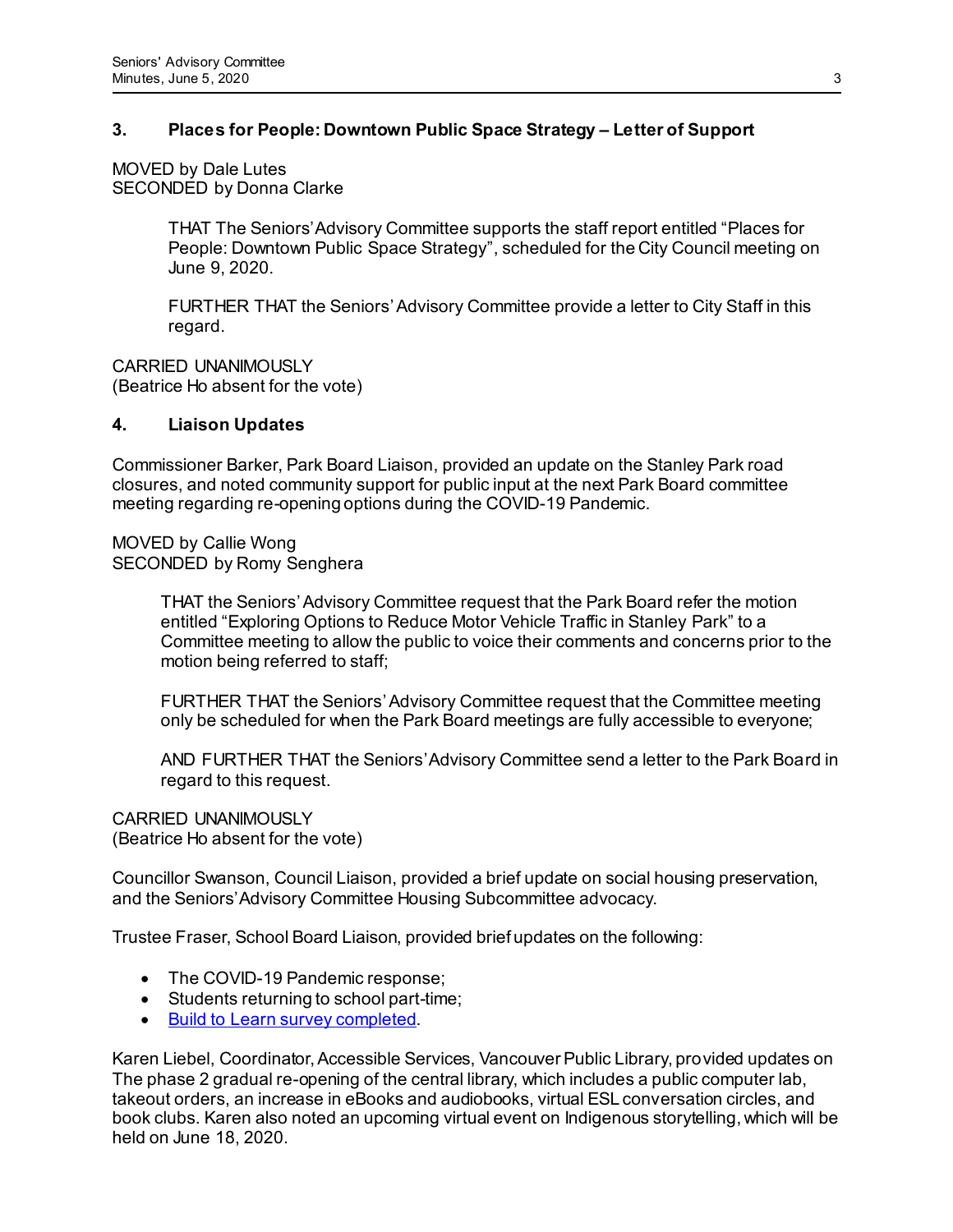Winston Chou, Manager, Traffic and Data Management, provided an update on the City's COVID-19 Pandemic response in relation to transportation, which included improving safety for local streets, and the Hastings-Sunrise Adanac Overpass traffic calming program.

# **5. Subcommittee Updates**

# **a. Housing**

Marc White provided a summary on the cumulative impact of the Seniors' Advisory Committee's submissions and presentations to Council on the following three motions that could potentially impact senior social housing:

- 1. Motion to Rescind Motion to Include C-2 zones in Rental Housing Stock Official Development Plan;
- 2. Motion Recalibrating the Housing Vancouver Strategy post COVID-19;
- 3. Motion Defining Social Housing Consistently and Transparently in the City of Vancouver.

Marc also presented five additional recommendations for the Seniors' Advisory Committee's consideration.

# **b. Transportation and Mobility**

Dellie Lidyard, provided an update on the Transportation and Mobility Subcommittee in the form of a report sent to the Chair. The Chair will circulate the report to the committee members following the meeting.

## **c. Engagement**

None.

# **d. Persons with Disabilities**

Laura Mackenrot, Vice-Chair, Persons with Disabilities Advisory Committee, shared information on her attendance at the Food Policy Council meeting held on June 4, 2020.

# **6. New Business**

# **a) Accessibility Task Force Update**

The Chair noted that there is a vacancy for the Persons with Disabilities Advisory Committee representative on the Accessibility Task Force. A committee representative was identified and will be put forward for consideration at a future meeting.